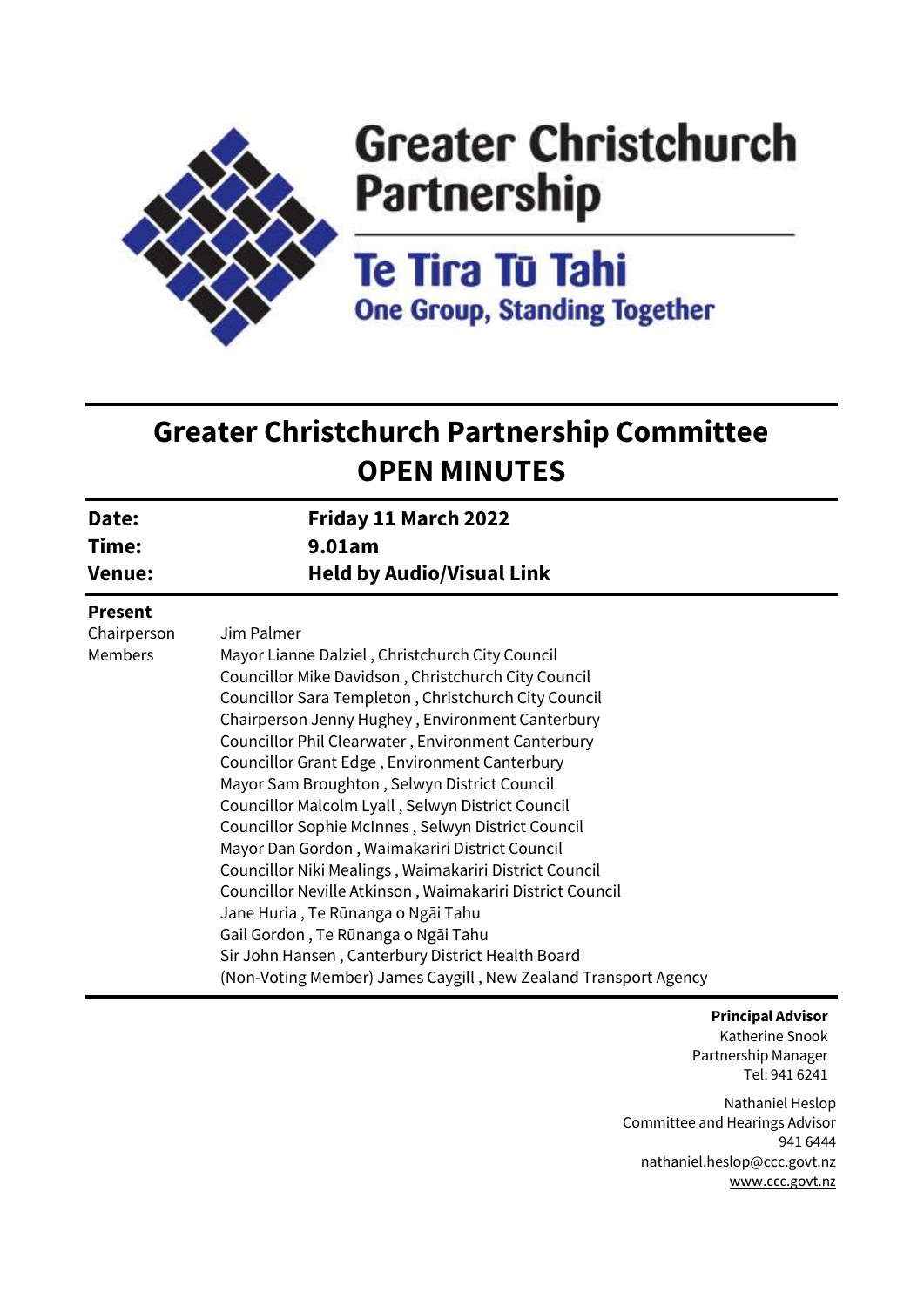

# **Karakia – Tīmatanga Opening Incantation**

The agenda was dealt with in the following order.

**1. Apologies Ngā Whakapāha** 

#### **Committee Resolved GCPC/2022/00003**

That the apologies received from Dr Te Marie Tau for absence, and Sir John Hansen and Councillor Sophie McInnes for partial absence be accepted.

Councillor Mike Davidson/Gail Gordon **Carried**

### **2. Declarations of Interest Ngā Whakapuaki Aronga**

There were no declarations of interest recorded.

# **3. Deputations by Appointment Ngā Huinga Whakaritenga**

There were no deputations by appointment.

# **4. Confirmation of Previous Minutes Te Whakaāe o te hui o mua Committee Resolved GCPC/2022/00004**

That the minutes of the Greater Christchurch Partnership Committee meeting held on Friday, 11 February 2022 be confirmed.

Councillor Neville Atkinson/Councillor Niki Mealings **Carried**

Mayor Lianne Dalziel joined the meeting at 9.03am. Sir John Hansen left the meeting at 9.30am during consideration of Item 5 and did not return.

# **5. Greater Christchurch Strategic Transport Planning and Investment Committee Comment**

Katherine Trought and Jesse Burgess sought approval from the Committee for staff to develop a Greater Christchurch Transport Plan and Investment Program. They noted:

- The Greater Christchurch Spatial Plan will set the strategic direction for urban growth and form in Christchurch, including identifying key strategic transport outcomes and components to support he urban form.
- A significant amount of public transport planning and investment has occurred in Christchurch over the previous two decades.
- Developing a Greater Christchurch Transport and Investment Plan alongside the Greater Christchurch Spatial Plan addresses central government's preference for a "one plan" approach and follows the Auckland transport model, which has been accepted by Central Government and recommended by Waka Kotahi transport staff to follow.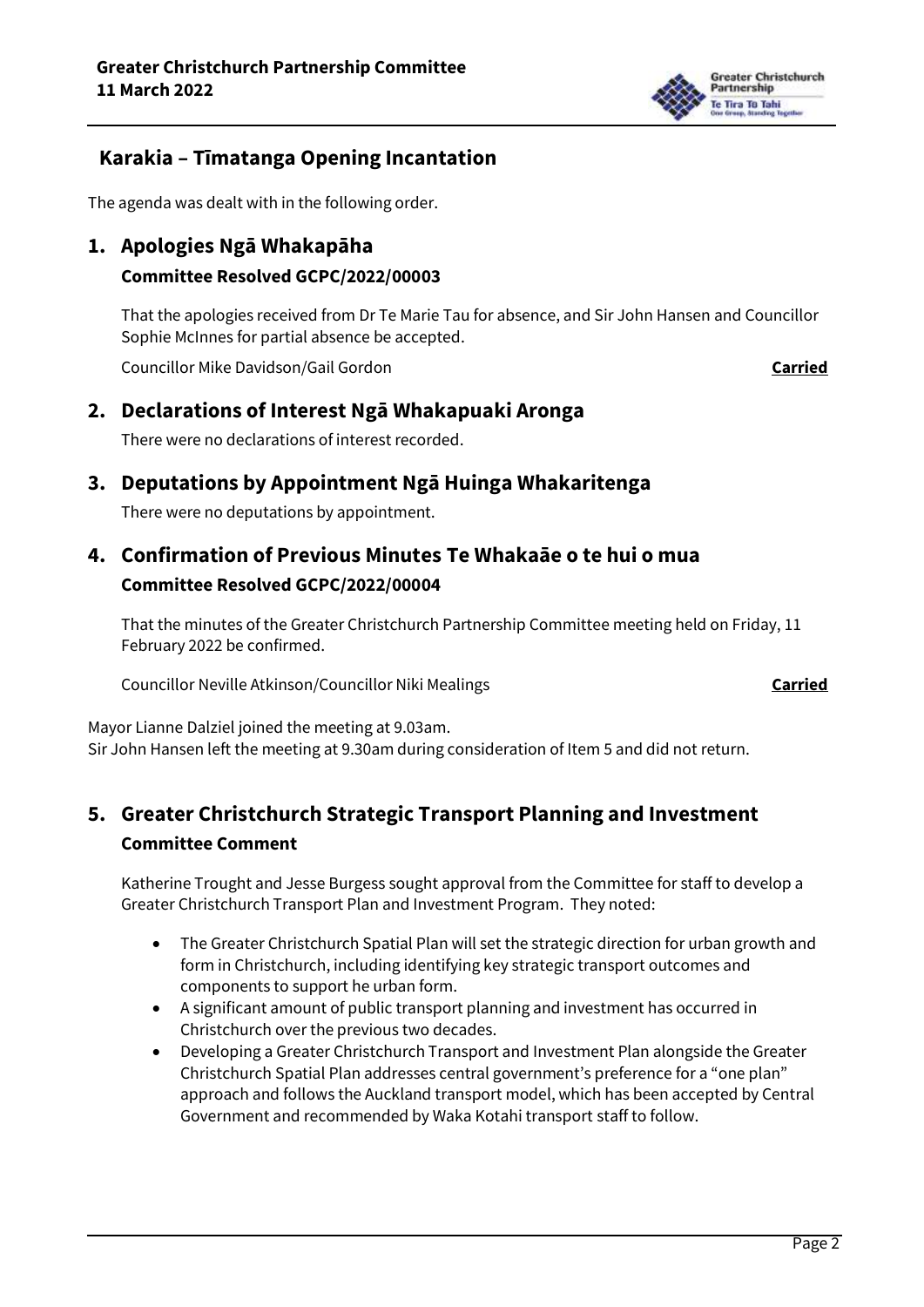

The Committee:

- Emphasised the importance of enhanced travel demand management being incorporated into the transport plan.
- Identified that data derived from monitoring travel patterns is important to build an evidence base and understand commuter behaviour.
- Supported multi-disciplinary teams working on the transport plan, including a mixed group of professionals, to inform planning and strategy, including enhance travel demand management.

#### **Staff Recommendations**

That the Greater Christchurch Partnership Committee:

- a. **Note** the ongoing work to develop the Greater Christchurch Spatial Plan, which will set the strategic direction for future growth in Greater Christchurch, and the key strategic transport outcomes and components required to support the preferred urban form.
- b. **Note** the opportunity for a single Greater Christchurch Transport Plan and Investment Programme to be developed concurrently with the Spatial Plan to clearly articulate a 'one plan' approach and to give effect to the strategic direction for transport in the Spatial Plan.
- c. **Note** that a significant amount of transport planning and investment has already occurred in Greater Christchurch during the past two decades, and that several drivers are accelerating the need for further transport planning and investment.
- d. **Agree** that staff develop a Greater Christchurch Transport Plan and Investment Programme, and that the scope for this piece of work is reported back to the GCP Committee.

#### **Committee Resolved GCPC/2022/00005**

That the Greater Christchurch Partnership Committee:

- a. **Note** the ongoing work to develop the Greater Christchurch Spatial Plan, which will set the strategic direction for future growth in Greater Christchurch, and the key strategic transport outcomes and components required to support the preferred urban form.
- b. **Note** the opportunity for a single Greater Christchurch Transport Plan and Investment Programme to be developed concurrently with the Spatial Plan to clearly articulate a 'one plan' approach and to give effect to the strategic direction for transport in the Spatial Plan.
- c. **Note** that a significant amount of transport planning and investment has already occurred in Greater Christchurch during the past two decades, and that several drivers are accelerating the need for further transport planning and investment.
- d. **Note** the importance of shifting to a lower emissions transport system.
- e. **Agree** that staff, as a priority, develop a Greater Christchurch Transport Plan and Investment Programme, including enhanced travel demand management and that the scope for this piece of work is reported back to the GCP Committee.

Councillor Sara Templeton/Councillor Phil Clearwater **Carried Carried** 

## **Karakia – Whakakapi Closing Incantation**

**Meeting concluded at 9.52am.**